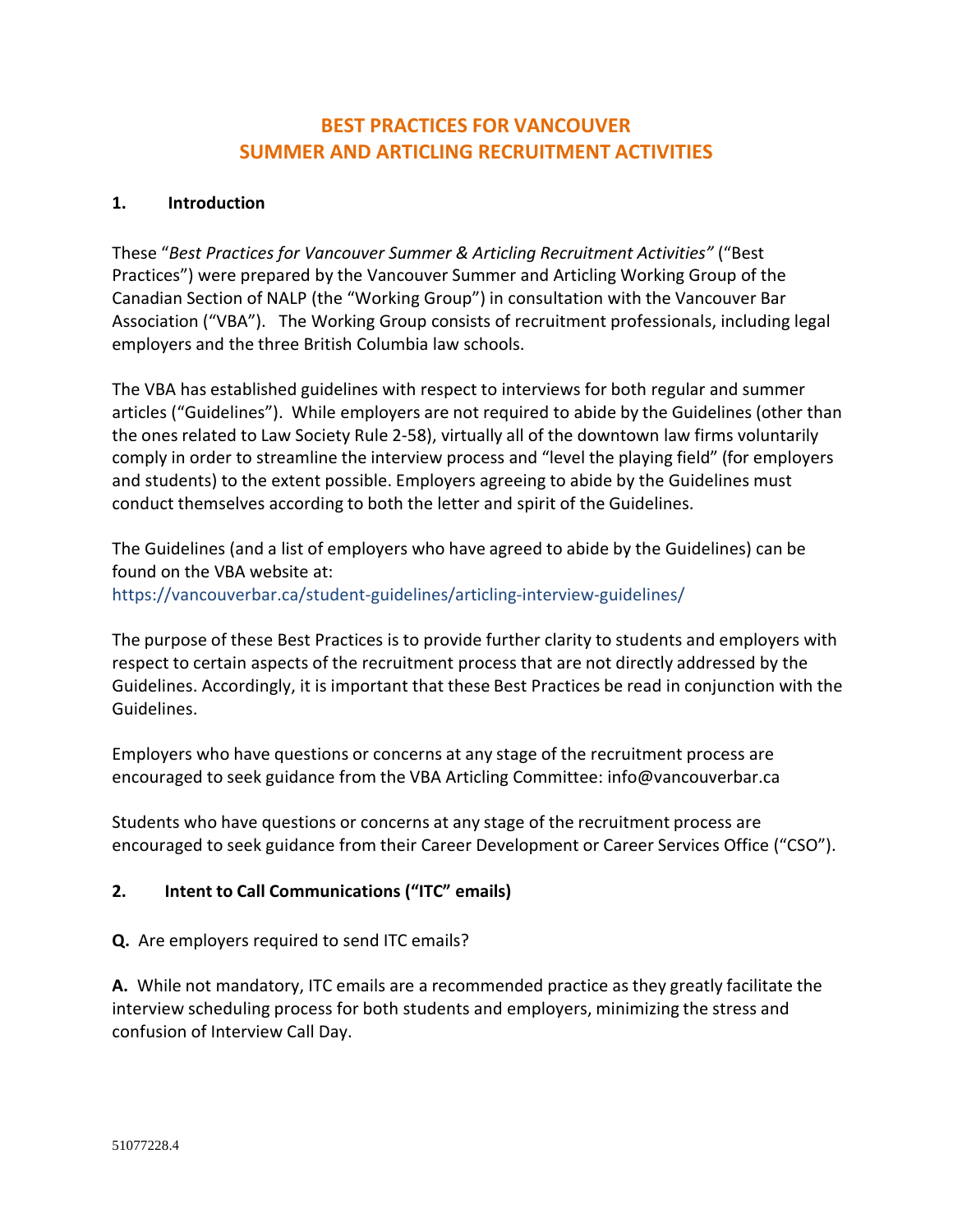**Q.** What are the guidelines related to ITC emails?

**A.** Employers are permitted to notify students by email that they intend to call on Interview Call Day for the purpose of scheduling an interview. The ITC emails can be sent at any time between 8:00am PST two days prior to call day and 8:00pm PST on the day prior to Interview Call Day.

In the ITC emails, employers may advise students of any events to which ALL interviewees will be invited. However, employers are not permitted to use the ITC emails to schedule (or suggest a time or date for) individual student interviews prior to Interview Call Day. Employers are also not permitted to use ITC emails to make invitations to dinners or other Interview Week events, unless ALL interviewees are invited.

*Sample ITC communication prior to Interview Call Day: "We enjoyed meeting you at the OCI [or for non-OCI employers/students, "We have received your application"] and would be delighted to offer you an in-firm interview during the designated interview period. We follow the VBA Guidelines when we recruit law students, which you may view at hhtps://vancouverbar.ca/student-quidelines/.*

*We will schedule your interview during the designated VBA In-Firm Interview Week. We will contact you on Interview Call Day to schedule a mutually convenient time and date for this interview. Please note that we are hosting a cocktail reception for all candidates on [insert date and time] and hope you will be able to join us. There is no need to RSVP at this time for either the interview or reception. We look forward to speaking with you on Interview Call Day. However, should you decide prior to Interview Call Day that you do not intend to accept our interview invitation, we would appreciate it if you could let us know in advance of [insert date of Interview Call Day] so that we may offer your interview spot to another applicant."*

**Q.** What should a student do if they do not intend to accept an interview?

**A.** If a student has been notified that an employer will be calling on Interview Call Day to schedule an interview, and the student does not intend to schedule an interview with that employer, the student is encouraged to advise the employer accordingly before Interview Call Day, as it may enable that employer to offer an interview to another candidate.

## **3. Declining or cancelling interviews**

**Q.** When should students decline or cancel interviews?

**A.** If a student becomes unavailable to attend a scheduled interview, the student should advise the employer immediately. Cancelling interviews in a timely manner is a general courtesy, and may provide an opportunity for another student.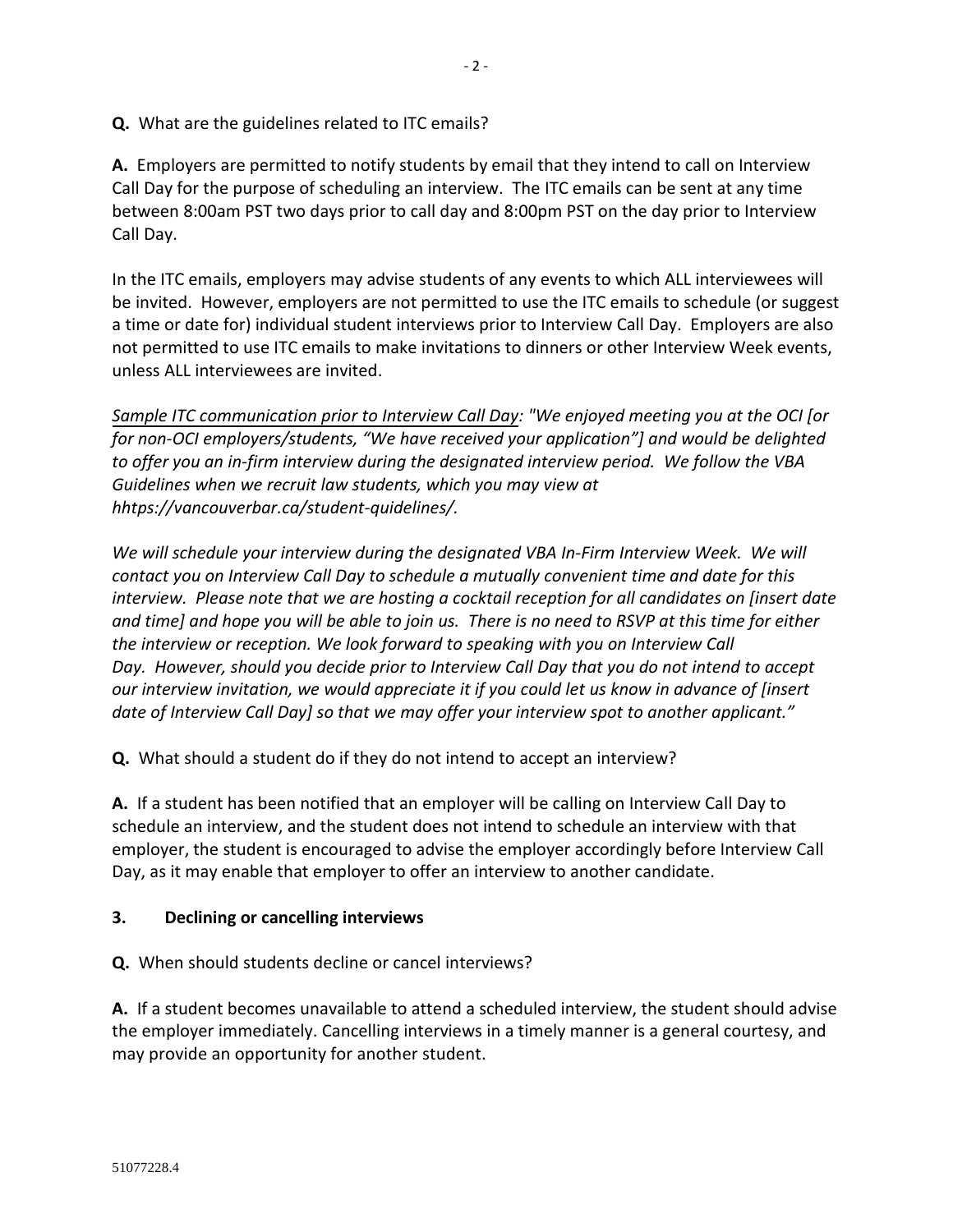## **4. Scheduling receptions and dinners**

**Q.** When during interview week do receptions and dinners typically take place?

**A.** The timing of these events is at the discretion of employers. However, scheduling receptions between 5:00 p.m. – 7:00 p.m., and dinners after 7:00 p.m., allows students to maximize their attendance at events. Students are encouraged by CSOs to meet with as many employers as possible during recruitment periods to ensure informed career decisions.

Employers should not pressure students to accept invitations or attend receptions and dinners.

#### **5. Timing of job offers/communication of intention to make an offer**

**Q.** When are employers permitted to make job offers to students?

**A.** Employers are permitted to make job offers, or communicate an intention to make an offer, only in accordance with timing prescribed by the Guidelines. All participants in the recruitment process should be aware of the applicable date and time. It should be noted that employers are permitted to communicate their intentions to make job offers to their own summer students (for subsequent summer positions or articling positions) prior to the prescribed timing (see #9, below).

**Q.** If an employer who has agreed to abide by the Guidelines makes a job offer to a student that is contrary to the prescribed timing, is it appropriate for the student to accept the offer?

**A.** While students are not prevented from accepting an offer extended prior to Job Offer Call Day, employers are strongly discouraged from putting students in this position, and students who receive such an offer are encouraged to seek guidance from their CSO.

#### **6. Blackout Period**

**Q.** The Guidelines provide that employers should not conduct interviews or hold any interviewlike events, including cocktail receptions, dinners, or employer tours during the two-week period preceding the designated interview week ("Blackout Period"). What are some examples of inappropriate conduct during the Blackout Period?

**A.** In addition to cocktail receptions, dinners and employer tours, "interview-like events" should be interpreted to specifically include any meal, coffee or other meeting. Employers should not approach students to suggest meetings and/or to promote their firm or organization, but they may respond to inquiries initiated by students.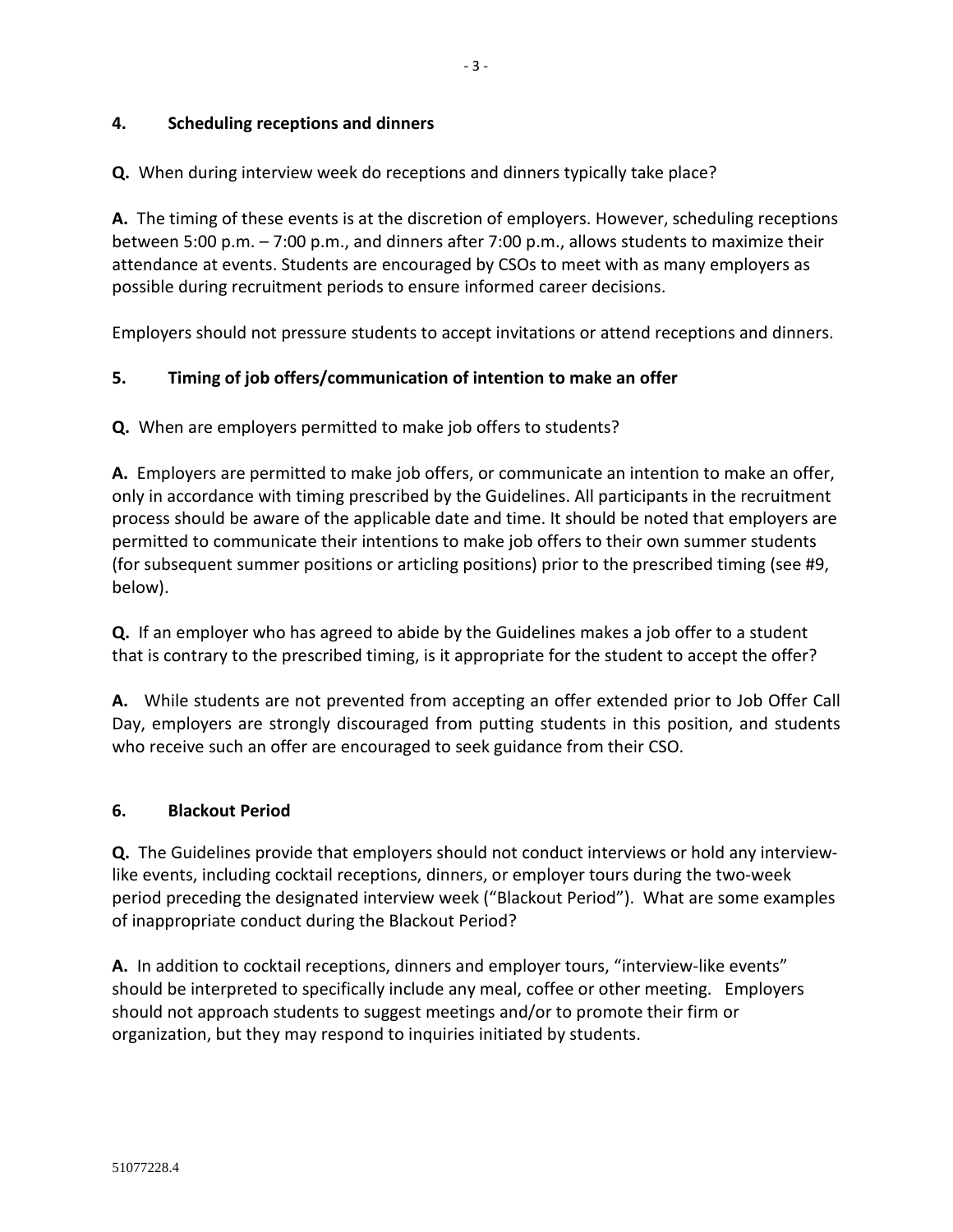#### **7. Conduct inconsistent with the Guidelines**

- **Q.** What are some examples of this?
- **A.** Examples include, but are not limited to:
	- 1) pressuring a student to reciprocate and/or express a certain level of interest in the employer;
	- 2) pressuring a student to spend an excessive amount of time with the employer to the exclusion of other employers;
	- 3) asking a student a hypothetical question such as "If we made you an offer, would you accept it?"; and
	- 4) asking students to rank the employers with whom they are meeting.

Where questions or concerns arise, students are strongly encouraged to seek guidance from their CSO.

#### **8. Time to consider offers**

**Q.** Can students take time to consideroffersprior to acceptingordeclining an offer?

A. Yes. The Guidelines dictate that all offers must remain open for at least 24 hours after the time and date made. However, students should consider the"rank order"of their preferred employers prior to the time that offers are to bemade, so that they can accept or decline offers expeditiously.Decliningoffers quickly allows employersto make offers to other students.

#### **9. Notifying summer students of offers to return**

**Q.** When should employers extend offersto hireback their own summerstudents for an articling position?

**A.** With regard to an employer's own summer students, an employer is permitted to communicate, prior to the prescribed Job Offer Call Day, an early offer of employment. Employers are encouraged to communicate these early offers to their own summer students regarding returning employment for articling before the applicable VBA articling application deadline. Summer students who receive earlyoffers may respond by notifying the employer that the student accepts, rejects or would like more time to consider the offer.

Employers ought not put undue pressure on studentsto communicate anacceptance or rejection of an early offer.